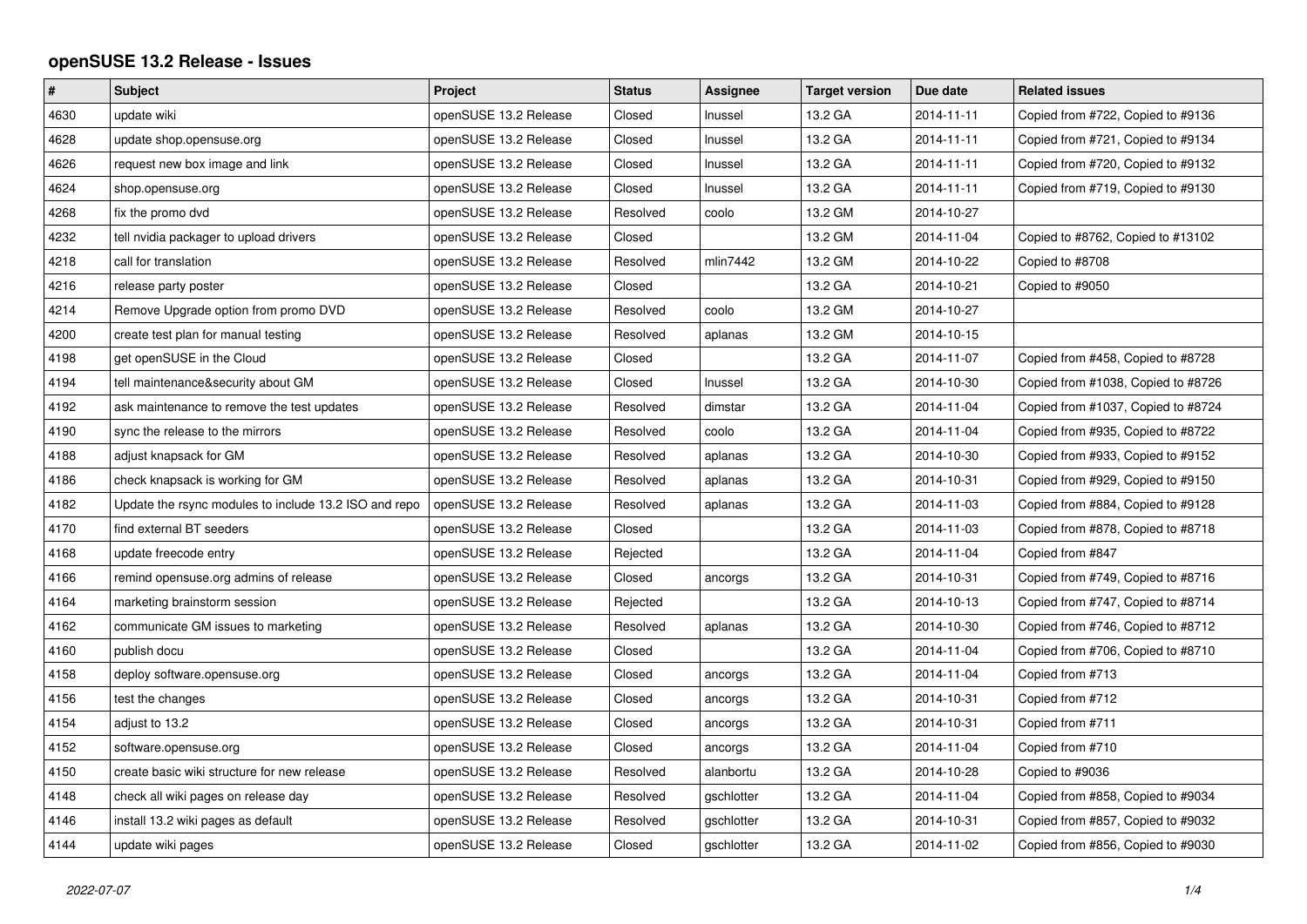| $\sharp$ | Subject                                                                              | Project               | <b>Status</b> | <b>Assignee</b> | <b>Target version</b> | Due date   | <b>Related issues</b>                                   |
|----------|--------------------------------------------------------------------------------------|-----------------------|---------------|-----------------|-----------------------|------------|---------------------------------------------------------|
| 4142     | move 13.1 to archive                                                                 | openSUSE 13.2 Release | Closed        | gschlotter      | 13.2 GA               | 2014-11-02 | Copied from #855, Copied to #9028                       |
| 4140     | update opensuse wiki                                                                 | openSUSE 13.2 Release | Closed        |                 | 13.2 GA               | 2014-11-04 | Copied from #854, Copied to #9026                       |
| 4138     | deploy www.o.o                                                                       | openSUSE 13.2 Release | Closed        | ancorgs         | 13.2 GA               | 2014-11-04 | Copied from #915                                        |
| 4136     | translate snippet                                                                    | openSUSE 13.2 Release | Closed        | ancorgs         | 13.2 GA               | 2014-10-31 | Copied from #914                                        |
| 4134     | commit text to www.o.o                                                               | openSUSE 13.2 Release | Closed        | ancorgs         | 13.2 GA               | 2014-11-04 | Copied from #427                                        |
| 4132     | Write snippet for www.o.o                                                            | openSUSE 13.2 Release | Closed        | ancorgs         | 13.2 GA               | 2014-10-28 | Copied from #426                                        |
| 4130     | www.opensuse.org                                                                     | openSUSE 13.2 Release | Closed        | ancorgs         | 13.2 GA               | 2014-11-04 | Copied from #425                                        |
| 4128     | Adapt http://mirrors.opensuse.org/ to list the 13.2 mirrors                          | openSUSE 13.2 Release | Closed        |                 | 13.2 GA               | 2014-10-30 | Copied from #999                                        |
| 4126     | translate social media messages                                                      | openSUSE 13.2 Release | Resolved      | mlin7442        | 13.2 GA               | 2014-10-30 | Copied from #924, Copied to #9060                       |
| 4124     | Social media messages for SUSECon & openSUSE<br>Summit                               | openSUSE 13.2 Release | Closed        |                 | 13.2 GA               | 2014-10-30 | Copied from #1042, Copied to #9058                      |
| 4122     | Make sure we have the right people prepared to send<br>out the social media messages | openSUSE 13.2 Release | Closed        | ancorgs         | 13.2 GA               | 2014-10-30 | Copied from #432, Copied to #9056                       |
| 4120     | Create social media messages                                                         | openSUSE 13.2 Release | Closed        | ddemaio         | 13.2 GA               | 2014-10-30 | Copied from #431, Copied to #9054                       |
| 4114     | Update release party wiki pages                                                      | openSUSE 13.2 Release | Closed        | mlin7442        | 13.2 GA               | 2014-10-17 | Copied from #645, Copied to #9046                       |
| 4112     | Write release party invitation article                                               | openSUSE 13.2 Release | Closed        |                 | 13.2 GA               | 2014-10-21 | Copied from #644, Copied to #9044                       |
| 4108     | Release Marketing                                                                    | openSUSE 13.2 Release | Closed        |                 | 13.2 GA               | 2014-11-04 | Copied from #421                                        |
| 4104     | <b>Sneak Peeks</b>                                                                   | openSUSE 13.2 Release | Rejected      |                 | 13.2 GA               | 2014-11-04 | Copied from #429, Copied to #9062                       |
| 4098     | Create release counter for oS 13.1                                                   | openSUSE 13.2 Release | Closed        |                 | 13.2 GA               | 2014-11-03 | Copied from #476, Copied to #9066                       |
| 4096     | Promotional artwork                                                                  | openSUSE 13.2 Release | Resolved      | ddemaio         | 13.2 GA               | 2014-11-03 | Copied from #475                                        |
| 4094     | Update screenshots in landing page                                                   | openSUSE 13.2 Release | Closed        | ancorgs         | 13.2 GA               | 2014-11-04 | Copied from #1108                                       |
| 4092     | translate release announcement                                                       | openSUSE 13.2 Release | Resolved      | mlin7442        | 13.2 GA               | 2014-10-30 | Copied from #1064, Copied to #9138                      |
| 4090     | sign iso images                                                                      | openSUSE 13.2 Release | Resolved      | coolo           | 13.2 GM               | 2014-10-30 | Copied from #936, Copied to #9022                       |
| 4088     | Send Gold Master announcement for developers                                         | openSUSE 13.2 Release | Resolved      | coolo           | 13.2 GM               | 2014-10-31 | Copied from #1035, Copied to #9024,<br>Copied to #13100 |
| 4086     | <b>IPRQ</b>                                                                          | openSUSE 13.2 Release | Closed        | Inussel         | 13.2 GM               | 2014-10-31 | Copied from #716, Copied to #13104                      |
| 4084     | check manual was generated for OSP                                                   | openSUSE 13.2 Release | Closed        |                 | 13.2 GM               | 2014-10-28 | Copied from #953, Copied to #9018,<br>Copied to #13098  |
| 4074     | Create a Press Kit and send it to the press                                          | openSUSE 13.2 Release | Resolved      | ddemaio         | 13.2 GA               | 2014-10-22 | Copied from #453, Copied to #9088                       |
| 4072     | Get quotes from important people                                                     | openSUSE 13.2 Release | Closed        | ddemaio         | 13.2 GA               | 2014-10-22 | Copied from #451, Copied to #9086                       |
| 4068     | Get feedback on the draft press announce                                             | openSUSE 13.2 Release | Closed        |                 | 13.2 GA               | 2014-10-22 | Copied from #435, Copied to #9082                       |
| 4066     | Create a draft press announcement                                                    | openSUSE 13.2 Release | Closed        |                 | 13.2 GA               | 2014-10-22 | Copied from #434, Copied to #9080                       |
| 4064     | Write Press Announcement for openSUSE 13.2                                           | openSUSE 13.2 Release | Resolved      | ddemaio         | 13.2 GA               | 2014-10-22 | Copied from #433, Copied to #9078                       |
| 4062     | Get screenshots taken                                                                | openSUSE 13.2 Release | Closed        | ancorgs         | 13.2 GA               | 2014-10-22 | Copied from #452, Copied to #9074                       |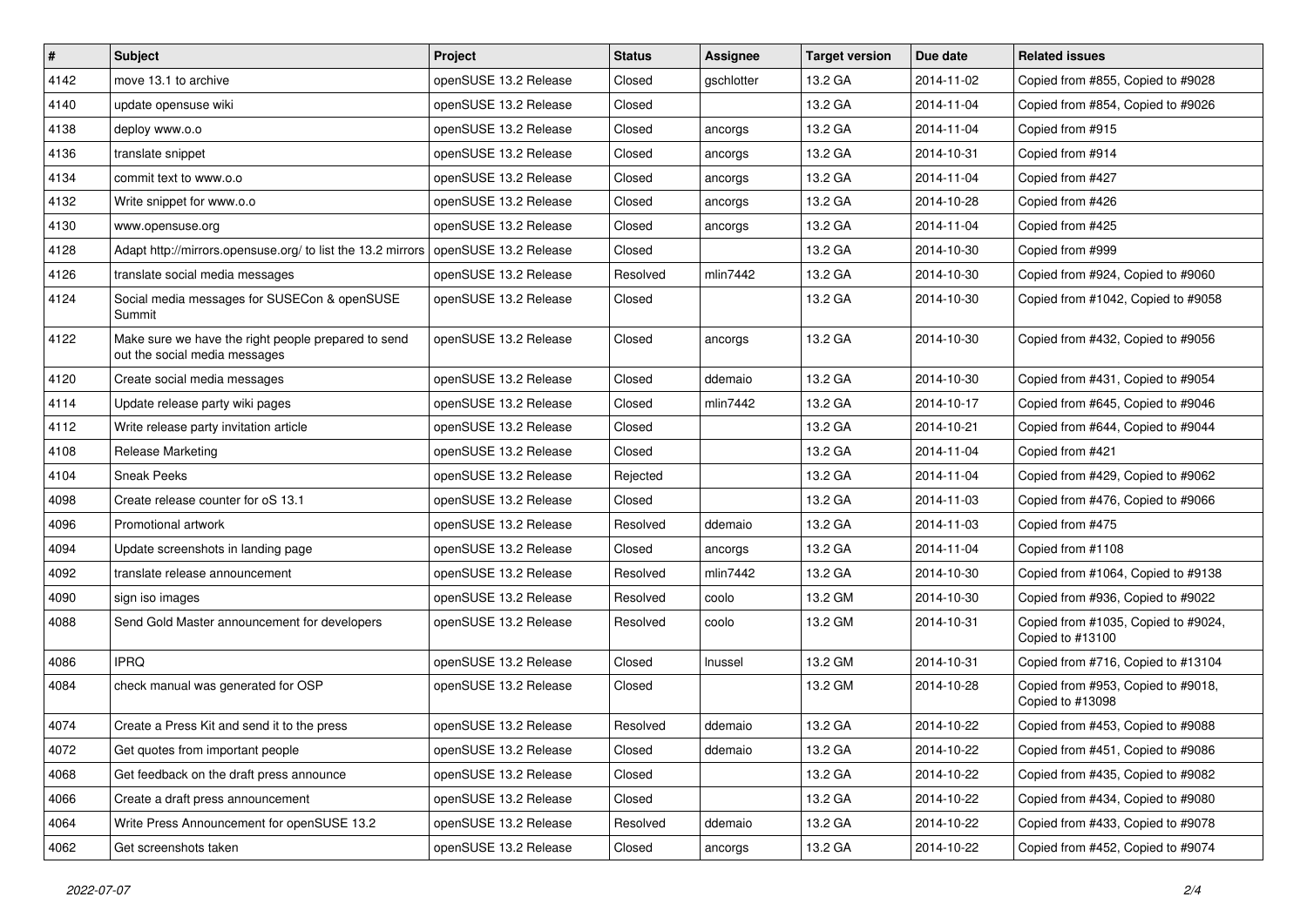| $\vert$ # | Subject                                                                  | Project               | <b>Status</b> | <b>Assignee</b> | <b>Target version</b> | Due date   | <b>Related issues</b>                              |
|-----------|--------------------------------------------------------------------------|-----------------------|---------------|-----------------|-----------------------|------------|----------------------------------------------------|
| 4060      | Assemble the Product highlights                                          | openSUSE 13.2 Release | Closed        | ddemaio         | 13.2 GA               | 2014-10-23 | Copied from #450, Copied to #9072                  |
| 4058      | Release Announcement                                                     | openSUSE 13.2 Release | Closed        |                 | 13.2 GA               | 2014-10-23 | Copied from #420, Copied to #9070                  |
| 4056      | Write community announcement for news.o.o                                | openSUSE 13.2 Release | Closed        | ancorgs         | 13.2 GA               | 2014-10-23 | Copied from #447, Copied to #9076                  |
| 4054      | Gather info from major pieces of our release onto<br>Major_features page | openSUSE 13.2 Release | Closed        |                 | 13.2 GA               | 2014-10-16 | Copied from #440, Copied to #9108                  |
| 4052      | Add features from distrowatch                                            | openSUSE 13.2 Release | Closed        |                 | 13.2 GA               | 2014-10-17 | Copied from #444, Copied to #9106                  |
| 4050      | Get technical review                                                     | openSUSE 13.2 Release | Closed        |                 | 13.2 GA               | 2014-10-22 | Copied from #442, Copied to #9104                  |
| 4048      | Get features page finished                                               | openSUSE 13.2 Release | Closed        |                 | 13.2 GA               | 2014-10-22 | Copied from #441, Copied to #9102                  |
| 4046      | Move Major Features to feature guide page                                | openSUSE 13.2 Release | Resolved      | aplanas         | 13.2 GA               | 2014-10-17 | Copied from #439, Copied to #9100                  |
| 4040      | enable repo-md in non-oss repo                                           | openSUSE 13.2 Release | Resolved      | coolo           | 13.2 GM               | 2014-10-17 | Copied from #941, Copied to #9006                  |
| 4038      | make counter.o.o/link point to new portal                                | openSUSE 13.2 Release | Closed        |                 | 13.2 GM               | 2014-10-17 | Copied from #939, Copied to #9004                  |
| 4036      | prepare software.opensuse.org                                            | openSUSE 13.2 Release | Closed        | ancorgs         | 13.2 RC 1             | 2014-10-17 | Copied from #867, Copied to #8998                  |
| 4034      | merge back maintenance updates                                           | openSUSE 13.2 Release | Resolved      | coolo           | 13.2 GM               | 2014-10-29 | Copied from #866, Copied to #9014                  |
| 4032      | update slide show                                                        | openSUSE 13.2 Release | Resolved      |                 | 13.2 GM               | 2014-10-21 | Copied from #840, Copied to #9000                  |
| 4030      | EULA review/update                                                       | openSUSE 13.2 Release | Resolved      | Inussel         | 13.2 RC 1             | 2014-10-17 | Copied from #718, Copied to #8994                  |
| 4028      | fix upgrade instructions in wiki                                         | openSUSE 13.2 Release | Resolved      | mlin7442        | 13.2 GA               | 2014-10-22 | Copied from #717, Copied to #9038                  |
| 4026      | update community repo git                                                | openSUSE 13.2 Release | Closed        |                 | 13.2 GM               | 2014-10-17 | Blocked by #4024, Copied from #709                 |
| 4024      | ask community to add repo xml                                            | openSUSE 13.2 Release | Resolved      | Inussel         | 13.2 GM               | 2014-10-10 | Blocks #4026, Copied from #708, Copied to<br>#9002 |
| 4022      | move release notes to www.o.o                                            | openSUSE 13.2 Release | Closed        |                 | 13.2 GM               | 2014-10-27 | Copied from #600                                   |
| 4020      | verify piwik works                                                       | openSUSE 13.2 Release | Resolved      | aplanas         | 13.2 GA               | 2014-11-04 | Copied from #751, Copied to #9144                  |
| 4018      | try deployment of www.opensuse.org                                       | openSUSE 13.2 Release | Closed        | ancorgs         | 13.2 GA               | 2014-11-03 |                                                    |
| 4016      | announce GM deadline internally                                          | openSUSE 13.2 Release | Rejected      | coolo           | 13.2 GM               | 2014-10-17 | Copied to #13096                                   |
| 3960      | osp addon dvd                                                            | openSUSE 13.2 Release | Resolved      | coolo           | 13.2 GM               | 2014-10-23 | Copied to #9010                                    |
| 3958      | fix and sync promo dvd                                                   | openSUSE 13.2 Release | Closed        |                 | 13.2 GM               | 2014-10-22 | Blocked by #3614                                   |
| 3956      | sync biarch dvd in totest/openga                                         | openSUSE 13.2 Release | Closed        | Inussel         | 13.2 GM               | 2014-10-16 | Copied to #9008                                    |
| 3792      | sync openSUSE:13.2:Staging key with<br>openSUSE:Factory:Staging          | openSUSE 13.2 Release | Resolved      | Inussel         |                       | 2014-10-01 |                                                    |
| 3742      | missing abiword.desktopfiles and others                                  | openSUSE 13.2 Release | Resolved      | coolo           |                       |            |                                                    |
| 3674      | Rename live ISOs to 13.2                                                 | openSUSE 13.2 Release | Resolved      | coolo           |                       |            |                                                    |
| 3670      | Trigger an online update for pullin-flash                                | openSUSE 13.2 Release | Resolved      | dimstar         | 13.2 GM               | 2014-10-31 | Copied to #9020                                    |
| 3614      | Reimplement promo DVD Gefrickel                                          | openSUSE 13.2 Release | Resolved      | coolo           | 13.2 RC 1             |            | <b>Blocks #3958</b>                                |
| 3540      | make sure nvidia packager is available for GA                            | openSUSE 13.2 Release | Closed        | Inussel         | 13.2 GA               | 2014-10-21 | Copied to #9110                                    |
| 3538      | tell wiki admins to switch wiki to static                                | openSUSE 13.2 Release | Rejected      | ancorgs         | 13.2 GA               | 2014-11-04 |                                                    |